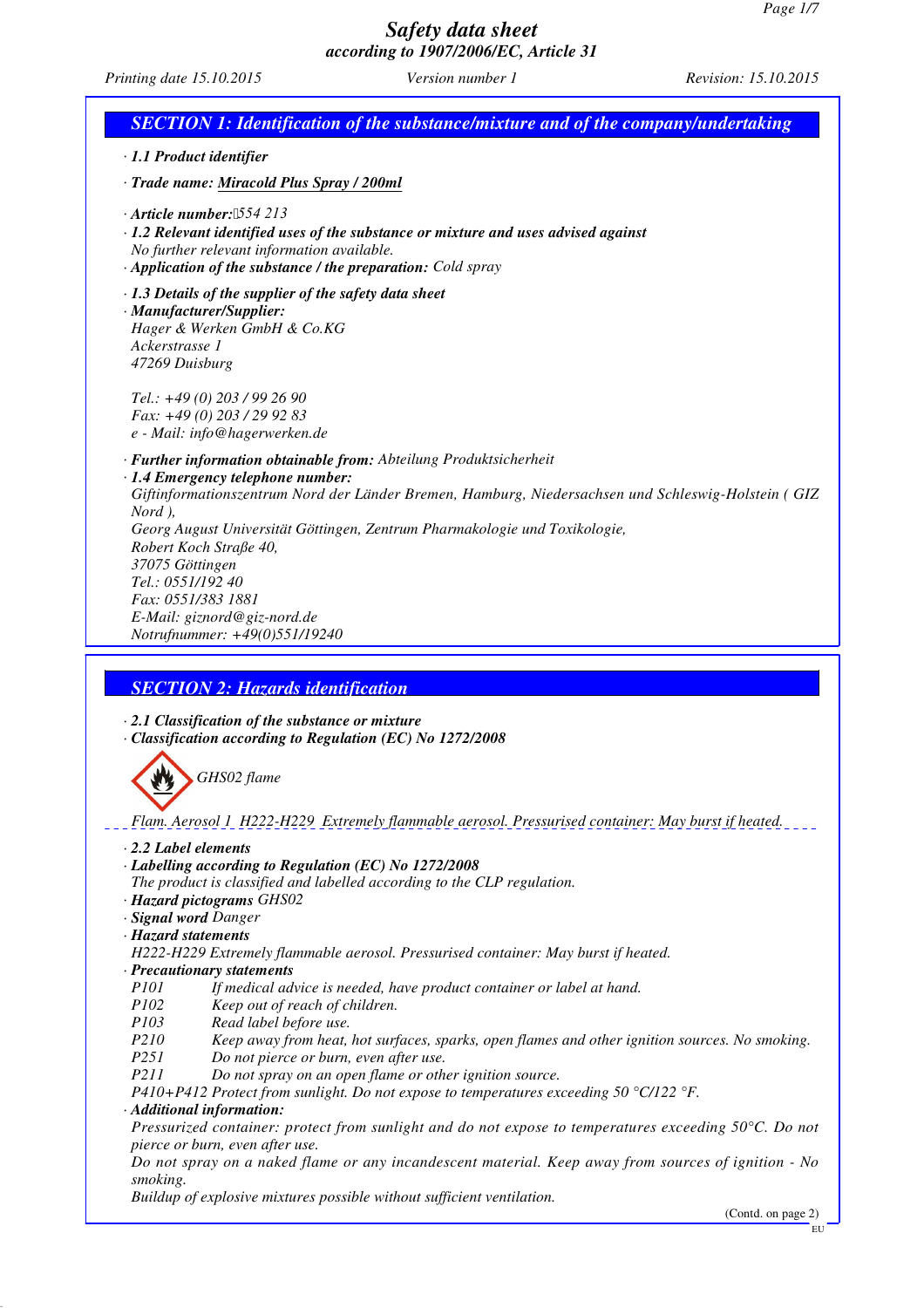*Printing date 15.10.2015 Version number 1 Revision: 15.10.2015*

(Contd. of page 1)

*Trade name: Miracold Plus Spray / 200ml*

- *· 2.3 Other hazards Contact with the liquid may cause frost damage and serious eye injuries.*
- *· Results of PBT and vPvB assessment*

*· PBT: Not applicable.*

*· vPvB: Not applicable.*

#### *SECTION 3: Composition/information on ingredients*

*· 3.2 Chemical characterization: Mixtures*

*· Description: Mixture of substances listed below with nonhazardous additions.*

|  | · Dangerous components: |
|--|-------------------------|
|--|-------------------------|

| · Dangerous components:                                                   |               |                                     |              |
|---------------------------------------------------------------------------|---------------|-------------------------------------|--------------|
| $CAS: 106-97-8$<br>EINECS: 203-448-7<br>Index number: 601-004-00-0        | <b>butane</b> | Elam. Gas 1, H220; Press. Gas, H280 | 50-100%      |
| $CAS: 74-98-6$<br>EINECS: 200-827-9<br>Index number: 601-003-00-5         | propane       | Elam. Gas 1, H220; Press. Gas, H280 | $10 - 25%$   |
| $CAS: 75-28-5$<br><i>EINECS: 200-857-2</i><br>Index number: 601-004-00-01 | isobutane     | Elam. Gas 1, H220; Press. Gas, H280 | $2.5 - 10\%$ |

### *SECTION 4: First aid measures*

*· 4.1 Description of first aid measures*

- *· After inhalation: Supply fresh air; consult doctor in case of complaints.*
- *· After skin contact: Generally the product does not irritate the skin.*
- *· After eye contact: Rinse opened eye for several minutes under running water.*
- *· After swallowing: If symptoms persist consult doctor.*
- *· 4.2 Most important symptoms and effects, both acute and delayed No further relevant information available.*
- *· 4.3 Indication of any immediate medical attention and special treatment needed*

*No further relevant information available.*

#### *SECTION 5: Firefighting measures*

- *· Suitable extinguishing agents: CO2, sand, extinguishing powder. Do not use water.*
- *· For safety reasons unsuitable extinguishing agents: Water with full jet*
- *· 5.2 Special hazards arising from the substance or mixture No further relevant information available.*
- *· 5.3 Advice for firefighters*
- *· Protective equipment: No special measures required.*

## *SECTION 6: Accidental release measures*

- *· 6.1 Personal precautions, protective equipment and emergency procedures Wear protective equipment. Keep unprotected persons away. · 6.2 Environmental precautions: Do not allow product to reach sewage system or any water course.*
- *Inform respective authorities in case of seepage into water course or sewage system.*
- *· 6.3 Methods and material for containment and cleaning up: Ensure adequate ventilation.*
- *Do not flush with water or aqueous cleansing agents*
- *· 6.4 Reference to other sections See Section 7 for information on safe handling. See Section 8 for information on personal protection equipment.*

(Contd. on page 3)

*<sup>·</sup> 5.1 Extinguishing media*

EU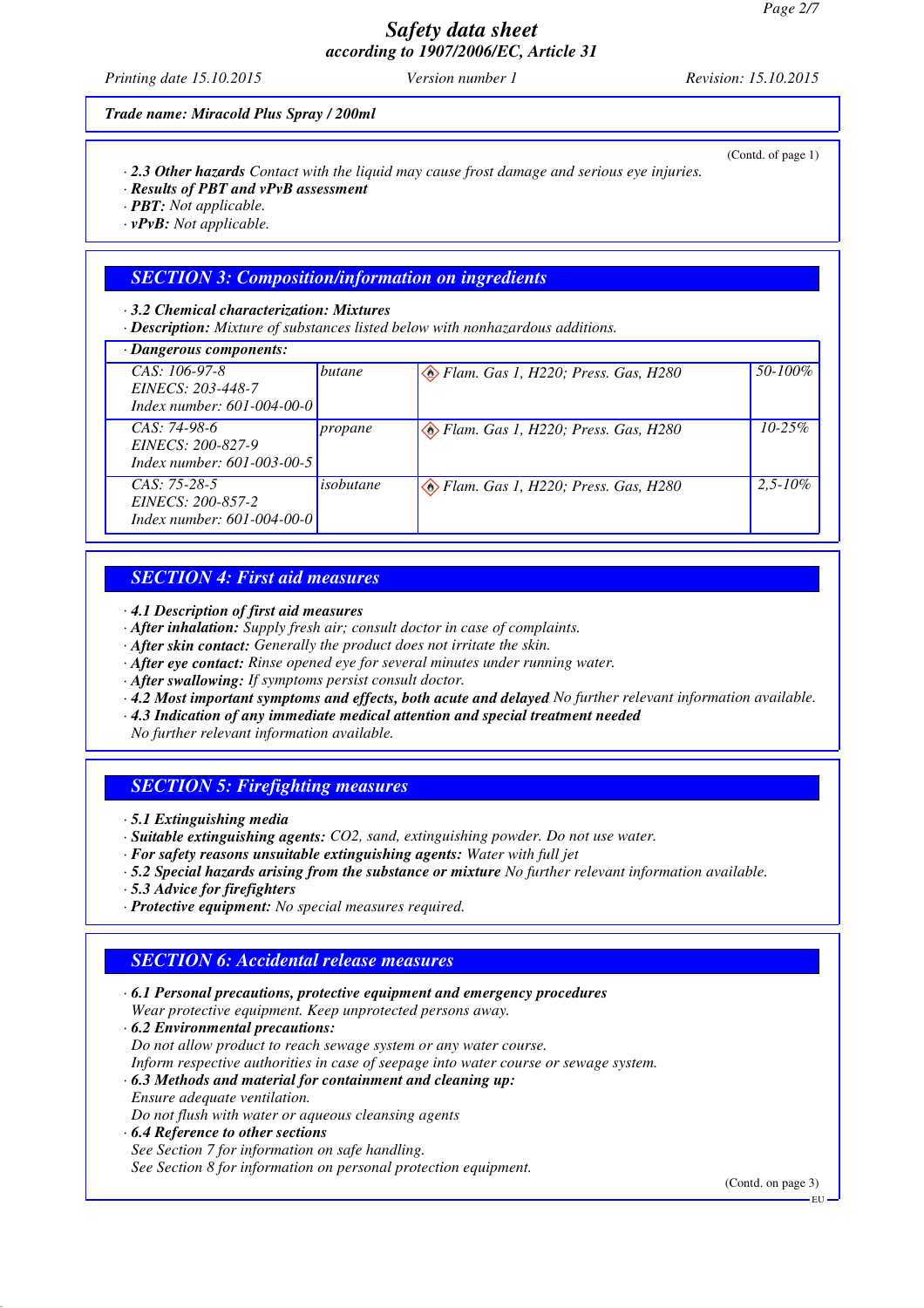*Printing date 15.10.2015 Version number 1 Revision: 15.10.2015*

(Contd. of page 2)

*Trade name: Miracold Plus Spray / 200ml*

*See Section 13 for disposal information.*

## *SECTION 7: Handling and storage*

- *· 7.1 Precautions for safe handling Open and handle receptacle with care.*
- *· Information about fire and explosion protection: Do not spray onto a naked flame or any incandescent material. Keep ignition sources away - Do not smoke. Protect against electrostatic charges. Pressurized container: protect from sunlight and do not expose to temperatures exceeding 50 °C, i.e. electric lights. Do not pierce or burn, even after use.*
- *· 7.2 Conditions for safe storage, including any incompatibilities*
- *· Storage:*
- *· Requirements to be met by storerooms and receptacles: Store in a cool location. Observe official regulations on storing packagings with pressurized containers. · Information about storage in one common storage facility: Not required.*
- *· Further information about storage conditions: Keep container tightly sealed. Do not seal receptacle gas tight. Store in cool, dry conditions in well sealed receptacles. Protect from heat and direct sunlight. · 7.3 Specific end use(s) No further relevant information available.*
- *SECTION 8: Exposure controls/personal protection*
- *· Additional information about design of technical facilities: No further data; see item 7.*
- *· 8.1 Control parameters*
- *· Ingredients with limit values that require monitoring at the workplace:*

*The product does not contain any relevant quantities of materials with critical values that have to be monitored at the workplace.*

- *· Additional information: The lists valid during the making were used as basis.*
- *· 8.2 Exposure controls*
- *· Personal protective equipment:*
- *· General protective and hygienic measures:*
- *The usual precautionary measures are to be adhered to when handling chemicals.*
- *· Respiratory protection: Not required.*
- *· Protection of hands: Not required.*
- *· Material of gloves*

*The selection of the suitable gloves does not only depend on the material, but also on further marks of quality and varies from manufacturer to manufacturer. As the product is a preparation of several substances, the resistance of the glove material can not be calculated in advance and has therefore to be checked prior to the application.*

- *· Penetration time of glove material*
- *The exact break trough time has to be found out by the manufacturer of the protective gloves and has to be observed.*
- *· Eye protection:*



*Tightly sealed goggles*

(Contd. on page 4)

EU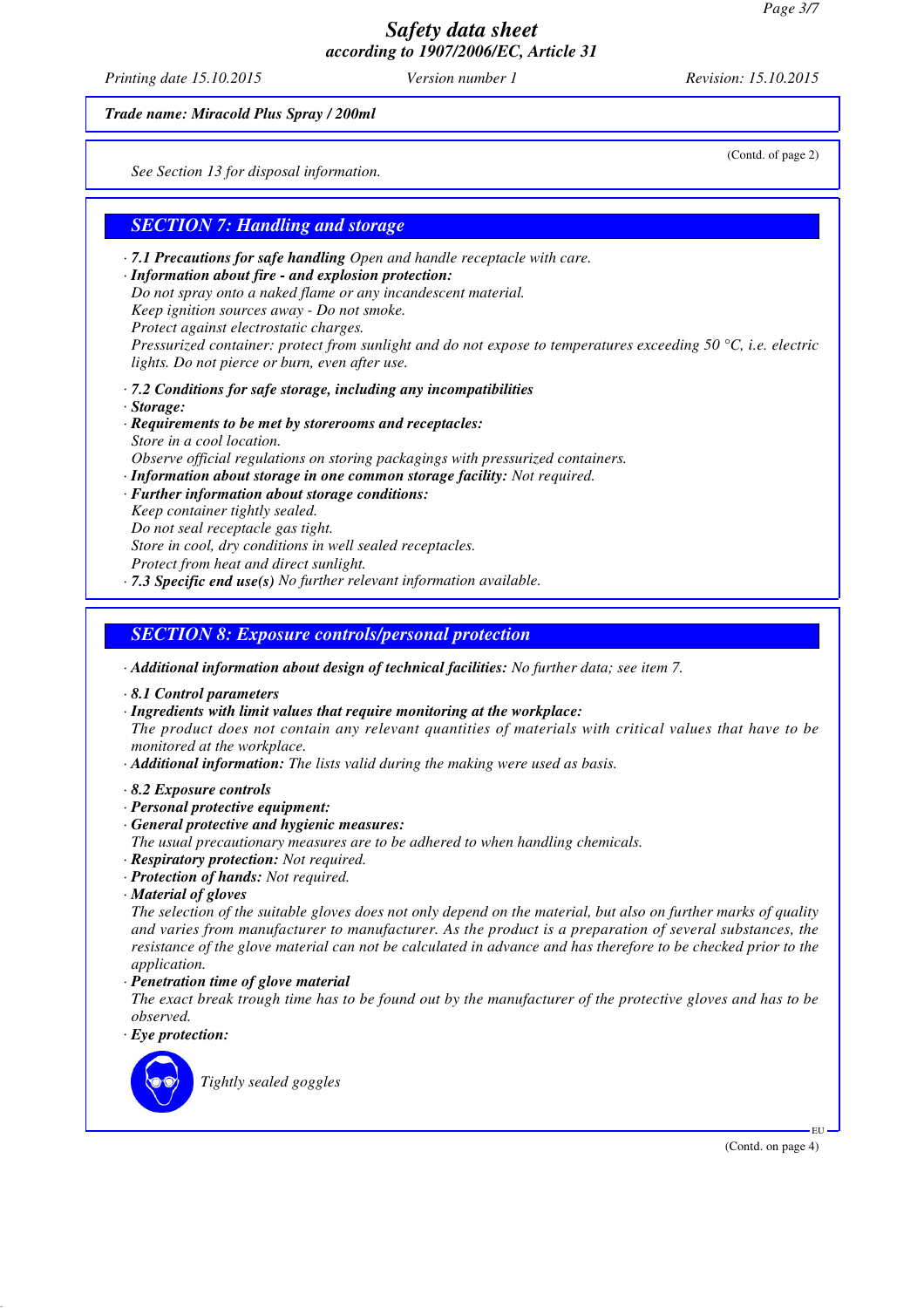*Printing date 15.10.2015 Version number 1 Revision: 15.10.2015*

*Trade name: Miracold Plus Spray / 200ml*

(Contd. of page 3)

| <b>SECTION 9: Physical and chemical properties</b>                                                |                                                                                                |  |
|---------------------------------------------------------------------------------------------------|------------------------------------------------------------------------------------------------|--|
| · 9.1 Information on basic physical and chemical properties<br><b>General Information</b>         |                                                                                                |  |
| $\cdot$ Appearance:                                                                               |                                                                                                |  |
| Form:<br>Colour:                                                                                  | Aerosol<br>Colourless                                                                          |  |
| · Odour:                                                                                          | Characteristic                                                                                 |  |
| · Odour threshold:                                                                                | Not determined.                                                                                |  |
| $\cdot$ pH-value:                                                                                 | Not determined.                                                                                |  |
|                                                                                                   |                                                                                                |  |
| Change in condition<br><b>Melting point/Melting range:</b><br><b>Boiling point/Boiling range:</b> | Undetermined.<br>Not applicable, as aerosol.                                                   |  |
| · Flash point:                                                                                    | $\sim$ - 80 °C (closed cup)                                                                    |  |
| · Flammability (solid, gaseous):                                                                  | Not applicable.                                                                                |  |
| · Ignition temperature:                                                                           | 365 °C                                                                                         |  |
| · Decomposition temperature:                                                                      | Not determined.                                                                                |  |
| · Self-igniting:                                                                                  | Product is not selfigniting.                                                                   |  |
| · Danger of explosion:                                                                            | Product is not explosive. However, formation of explosive air/vapour<br>mixtures are possible. |  |
| · Explosion limits:                                                                               |                                                                                                |  |
| Lower:                                                                                            | $1,5$ Vol %                                                                                    |  |
| <b>Upper:</b>                                                                                     | 10,9 Vol %                                                                                     |  |
| $\cdot$ Vapour pressure at 20 °C:                                                                 | $\sim$ 2700 hPa                                                                                |  |
| $\cdot$ Density at 20 °C:                                                                         | $0,56$ g/cm <sup>3</sup>                                                                       |  |
| · Relative density                                                                                | Not determined.                                                                                |  |
| · Vapour density                                                                                  | Not determined.                                                                                |  |
| $\cdot$ Evaporation rate                                                                          | Not applicable.                                                                                |  |
| · Solubility in / Miscibility with<br>water:                                                      | Not miscible or difficult to mix.                                                              |  |
| · Partition coefficient (n-octanol/water): Not determined.                                        |                                                                                                |  |
| · Viscosity:                                                                                      |                                                                                                |  |
| Dynamic:                                                                                          | Not determined.                                                                                |  |
| Kinematic:                                                                                        | Not determined.                                                                                |  |
| · Solvent content:                                                                                |                                                                                                |  |
| Organic solvents:                                                                                 | $100,00\%$                                                                                     |  |
| $VOC$ (EC)                                                                                        | 100,00%                                                                                        |  |
| · 9.2 Other information                                                                           | No further relevant information available.                                                     |  |

## *SECTION 10: Stability and reactivity*

*· 10.1 Reactivity No hazardous reactions known when used according to instructions.*

*· 10.2 Chemical stability*

*· Thermal decomposition / conditions to be avoided: No decomposition if used according to specifications.*

- *· 10.3 Possibility of hazardous reactions No dangerous reactions known.*
- *· 10.4 Conditions to avoid No further relevant information available.*
- *· 10.5 Incompatible materials: No further relevant information available.*

(Contd. on page 5)

EU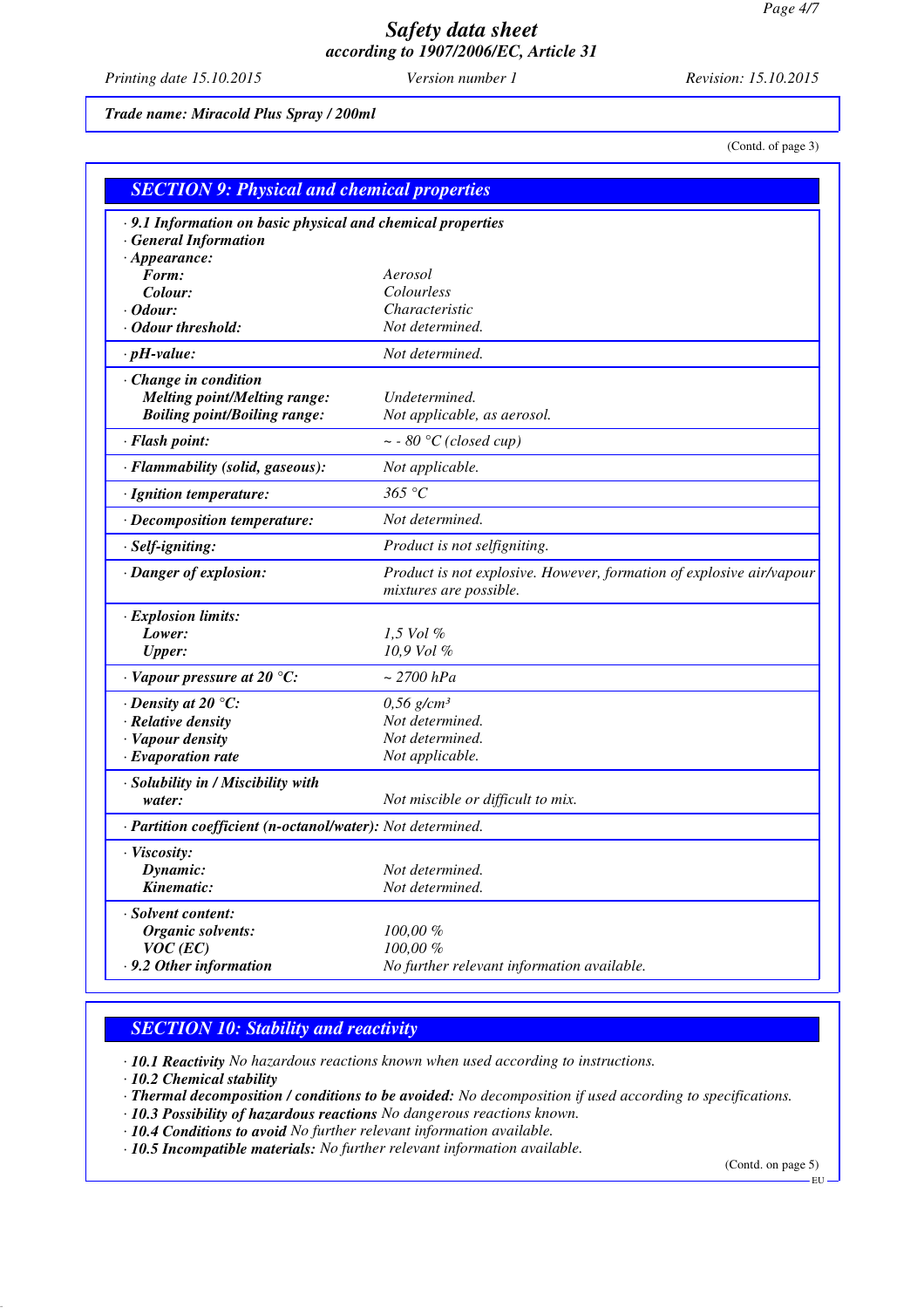*Printing date 15.10.2015 Version number 1 Revision: 15.10.2015*

*Trade name: Miracold Plus Spray / 200ml*

*· 10.6 Hazardous decomposition products: No dangerous decomposition products known.*

(Contd. of page 4)

## *SECTION 11: Toxicological information*

*· 11.1 Information on toxicological effects*

*· Acute toxicity:*

*· Primary irritant effect:*

- *· on the skin: No irritant effect.*
- *· on the eye: No irritating effect.*
- *· Sensitization: No sensitizing effects known.*

### *SECTION 12: Ecological information*

- *· 12.1 Toxicity*
- *· Aquatic toxicity: No further relevant information available.*
- *· 12.2 Persistence and degradability No further relevant information available.*
- *· 12.3 Bioaccumulative potential No further relevant information available.*
- *· 12.4 Mobility in soil No further relevant information available.*

*· Additional ecological information:*

- *· General notes: Generally not hazardous for water*
- *· 12.5 Results of PBT and vPvB assessment*
- *· PBT: Not applicable.*
- *· vPvB: Not applicable.*
- *· 12.6 Other adverse effects No further relevant information available.*

#### *SECTION 13: Disposal considerations*

*· 13.1 Waste treatment methods*

*· Recommendation*

*Must not be disposed together with household garbage. Do not allow product to reach sewage system.*

*· European waste catalogue*

*14 06 03\* other solvents and solvent mixtures*

*15 01 04 metallic packaging*

*· Uncleaned packaging:*

*· Recommendation: Disposal must be made according to official regulations.*

| $\cdot$ 14.1 UN-Number               |                     |  |
|--------------------------------------|---------------------|--|
| $\cdot$ ADR, IMDG, IATA              | <i>UN1950</i>       |  |
| $\cdot$ 14.2 UN proper shipping name |                     |  |
| $\cdot$ ADR                          | 1950 AEROSOLS       |  |
| $\cdot$ IMDG                         | <b>AEROSOLS</b>     |  |
| $\cdot$ JATA                         | AEROSOLS, flammable |  |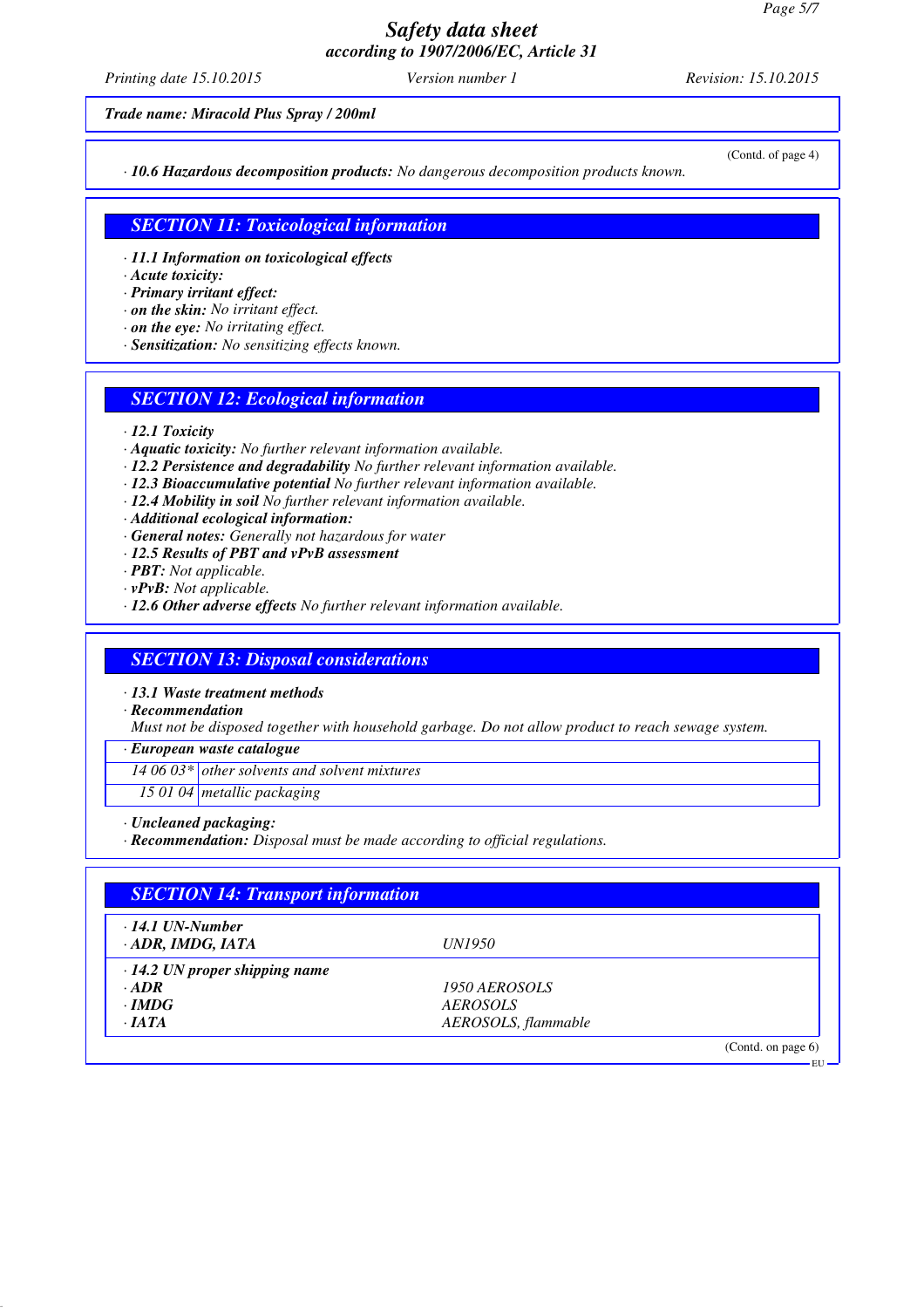*Printing date 15.10.2015 Version number 1 Revision: 15.10.2015*

*Trade name: Miracold Plus Spray / 200ml*

|                                                                      | (Contd. of page 5)                 |
|----------------------------------------------------------------------|------------------------------------|
| · 14.3 Transport hazard class(es)                                    |                                    |
| $\cdot$ ADR                                                          |                                    |
|                                                                      |                                    |
|                                                                      |                                    |
|                                                                      |                                    |
|                                                                      |                                    |
| · Class<br>· Label                                                   | 2 5F Gases.<br>2.1                 |
|                                                                      |                                    |
| · IMDG, IATA                                                         |                                    |
|                                                                      |                                    |
|                                                                      |                                    |
|                                                                      |                                    |
| · Class                                                              | 2.1                                |
| · Label                                                              | 2.1                                |
| · 14.4 Packing group                                                 |                                    |
| · ADR, IMDG, IATA                                                    | Void                               |
|                                                                      |                                    |
| $\cdot$ 14.5 Environmental hazards:<br>· Marine pollutant:           | N <sub>O</sub>                     |
|                                                                      |                                    |
| $\cdot$ 14.6 Special precautions for user<br>· Danger code (Kemler): | Warning: Gases.                    |
| · EMS Number:                                                        | $F-D, S-U$                         |
| · 14.7 Transport in bulk according to Annex II of                    |                                    |
| <b>MARPOL73/78 and the IBC Code</b>                                  | Not applicable.                    |
|                                                                      |                                    |
| · Transport/Additional information:                                  |                                    |
| $-ADR$                                                               | 1L                                 |
| $\cdot$ Limited quantities (LQ)<br>$\cdot$ Excepted quantities (EQ)  | Code: E0                           |
|                                                                      | Not permitted as Excepted Quantity |
| · Transport category                                                 | 2                                  |
| · Tunnel restriction code                                            | D                                  |
| · IMDG                                                               |                                    |
| $\cdot$ Limited quantities (LQ)                                      | IL                                 |
| $\cdot$ Excepted quantities (EQ)                                     | Code: E0                           |
|                                                                      | Not permitted as Excepted Quantity |
| · UN "Model Regulation":                                             | <b>UN1950, AEROSOLS, 2.1</b>       |

## *SECTION 15: Regulatory information*

*· 15.1 Safety, health and environmental regulations/legislation specific for the substance or mixture No further relevant information available.*

*· 15.2 Chemical safety assessment: A Chemical Safety Assessment has not been carried out.*

#### *SECTION 16: Other information*

*This information is based on our present knowledge. However, this shall not constitute a guarantee for any specific product features and shall not establish a legally valid contractual relationship.*

*· Relevant phrases*

*H220 Extremely flammable gas.*

(Contd. on page 7)

EU